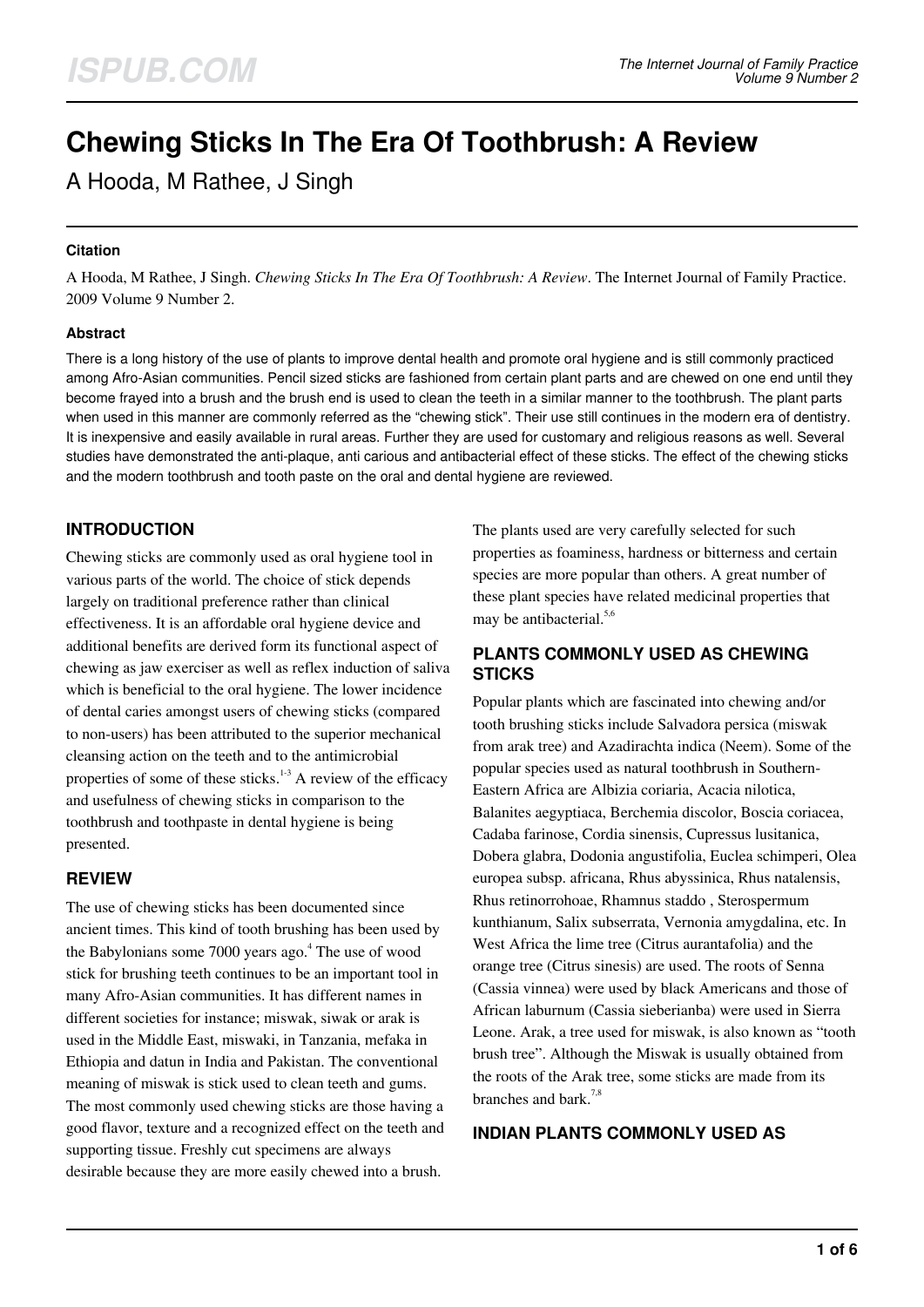### **CHEWING STICKS**

In India plant wealth is greatly exploited for its therapeutic potential and medicinal efficacy to cure various oral ailments since time immemorial. Neem (Azadirachta indica) is widely used to provide chewing sticks in the Indian subcontinent.<sup>8</sup> Tripathi has documented various plants being used in oral health care as chewing sticks (dantun) by the rural population of India. Some plants have been listed in Table-I. These are still used to clean the teeth as chewing sticks. These plants possess antiseptic, antibacterial, antifungal, astringent, styptic, anti-inflammatory, sialogogue, antiviral as well as anti-carious properties.<sup>9</sup>

#### **Figure 1**

Table –I: Indian plants and their parts used as chewing sticks

| S.              | Plants                                  | Local                 | Parts used                            | <b>Useful</b> properties                                                                                   |
|-----------------|-----------------------------------------|-----------------------|---------------------------------------|------------------------------------------------------------------------------------------------------------|
| No.             |                                         | name                  |                                       |                                                                                                            |
| 1               | Salvodora persica                       | Miswak                | Fresh young part<br>of stem /branches | Astringent, antibacterial                                                                                  |
| $\overline{2}$  | Azadirachta indica<br>(meliaceal)       | Neem                  | Stem, branches                        | Bitter, astringent, antiseptic,<br>antibacterial, analgesic, anti-<br>inflammatory, antiviral, antifungal. |
| 3               | Acacia Catechu<br>(Mimosaceae)          | Khair                 | Stem, bark                            | Astringent, cooling, antiseptic, anti-<br>inflammatory, bitter.                                            |
| 4               | Acacia nilotica<br>(Mimosaceae)         | Kikar                 | Stem, branches                        | Astringent, styptic, antibacterial,<br>antifungal, acrid.                                                  |
| 5               | Acacia leucophloea<br>(Mimosaceae)      | Safed<br><b>babul</b> | Stem, branches                        | Astringent, styptic, antibacterial,<br>antifungal.                                                         |
| 6               | Achyranthes aspera<br>(Amaranthaceal)   | Apamarga              | Stem, bark                            | Anti-inflammatory,                                                                                         |
| 7               | Aegle marmelos<br>(Rutaceae)            | <b>Bael</b> tree      | Stem, branches                        | Astringent, antibacterial.                                                                                 |
| 8               | Butea monosperma<br>(fabaceae)          | Dhak                  | Stem, branches                        | Astringent, bitter, antibacterial, anti-<br>inflammatory, antifungal.                                      |
| 9               | Calotropis procera/<br>(Asclepiadaceae) | Madar.<br>AK          | Stem                                  | Astringent, antimicrobial, antiseptic,<br>styptic.                                                         |
| 10              | Nerium indicum                          | Kamer                 | Stem, branches                        | Antibacterial, analgesic, anti-<br>inflammatory, antifungal.                                               |
| 11              | Pongamia pinnata<br>(fabaceae)          | Karanj                | Stem, root                            | Astringent, styptic, antiseptic,<br>antibacterial, antifungal.                                             |
| $\overline{12}$ | Pterocarpus<br>marsupium<br>(fabaceae)  | Vijayasar             | Stem                                  | Astringent, styptic, antifungal, anti-<br>inflammatory.                                                    |
| 13              | Terminalia ariuna<br>(conufretaceae)    | Ariun                 | Stem, branches                        | Astringent, styptic, cooling,<br>demulcent, antibacterial, antifungal.                                     |
| 14              | Ficus racemosa<br>(Moraceae)            | Gular                 | Stem, branches<br>and bark            | Astringent, antiseptic, antifungal,<br>anti-inflammatory.                                                  |
| 15              | Ficus fenghalensis<br>(Moraceae)        | <b>Bargad</b>         | Stem, branches                        | Astringent, styptic, anti-<br>inflammatory, analgesic, antioxidant.                                        |
| 16              | Glycynhiza glabra<br>(fabaceae)         | Mulhatti              | Stem, branches                        | Demulcent, haemostatic.<br>antimicrobial, anti-inflammatory,<br>antiviral, analgesic.                      |
| 17              | Zanthoxylum<br>scomstum                 | Tejovati              | Stem, branches                        | Astringent, antiseptic, antibacterial.                                                                     |

## **MECHANISM OF ACTION**

Miswak is generally used for a longer period of time than is a modern toothbrush and the cleaning is usually implemented for 5 to 10 min each time<sup>10</sup>. The plant fibers remove plaque and simultaneously massage the gums. Cleansing efficacy of miswak is attributed to the mechanical effects of its fibers, release of beneficial chemicals or a combination of both .<sup>11</sup> Further it stimulates salivation and thus there may be a better cleansing effect. Some African chewing sticks are also reported to contain fluoride ions, silicon, tannic acid, sodium bicarbonate and other natural plaque inhibiting substances that can reduce bacterial colonization and plaque formation.<sup>6</sup> Chemically, the air dried stem bark of S. persica is composed of trimethylamine, salvadorine, chlorides, high amounts of fluoride and silica, sulphur, vitamin C, small amounts of tannins, saponins, flavonoids and sterols. $12, 13$ 

The repeated process of using chewing sticks releases fresh sap containing fluoride, which seems to wet the tooth enamel and adequately reach caries susceptible sites and contribute towards caries prevention.<sup>5</sup> Tannin exerts an astringent effect on the mucous membrane, thus reducing the clinically detectable gingivitis. $14$  Tannins also inhibit the action of glucosyl transferase thus reducing plaque and gingivitis.<sup>15</sup> Resines forms a layer over the enamel and thus protects against caries. Alkaloids exert bactericidal effect in the oral cavity.<sup>16</sup> Essential (volatile) oils possess characteristic aroma and exert antiseptic action.<sup>17</sup> The mild bitter taste stimulates the flow of saliva, which is antiseptic. $18$  The sulfur compounds have a bactericidal effect.<sup>19</sup> Vitamin C is antioxidant and helps in the healing and repair of tissues. Sodium bicarbonate has mild abrasive properties and is, thus, used as a dentifrice in addition to having a mild germicidal action.<sup>20, 21</sup> The high concentrations of chloride inhibit calculus formation<sup>22</sup> and help in removing stains from the teeth.<sup>17</sup> Calcium saturation of saliva inhibits demineralization and promotes re-mineralization of tooth enamel.<sup>15</sup>

The root of Salvadora persica contains a steam-distillable oil composed of 10% benzyl nitrate and 90% Benzylisothiocyanate  $(BIT)$ .<sup>23</sup> BIT is classified as one of the chemo-preventive agents that are thought to prevent carcinogenic and other genotoxic compounds from reaching or reacting with the target sites on the treated tissue.<sup>24</sup> BIT is reported to have a virucidal activity against herpes simplex virus-I (HSV-I) at a concentration of 133.3 mg/ml.<sup>25</sup> In addition, it has been shown to possess a broad-spectrum bactericidal activity.<sup>26</sup> Al-Lafi et al reported that BIT inhibits the growth and acid production of streptococcus mutans.<sup>27</sup>

## **EFFECT ON DENTAL PLAQUE**

It is claimed that the mechanical plaque-removing properties of chewing sticks may be similar to that of a conventional toothbrush  $^{26, 28}$  Al-Otaibi et al 2003 studied the effects of the chewing stick and tooth brushing on plaque removal and gingival health and concluded that miswak is more effective than tooth brushing for reducing plaque and gingivitis when preceded by professional instructions. Further they state that miswak appeared to be more effective than tooth brushing for removing plaque from the embrasures, thus enhancing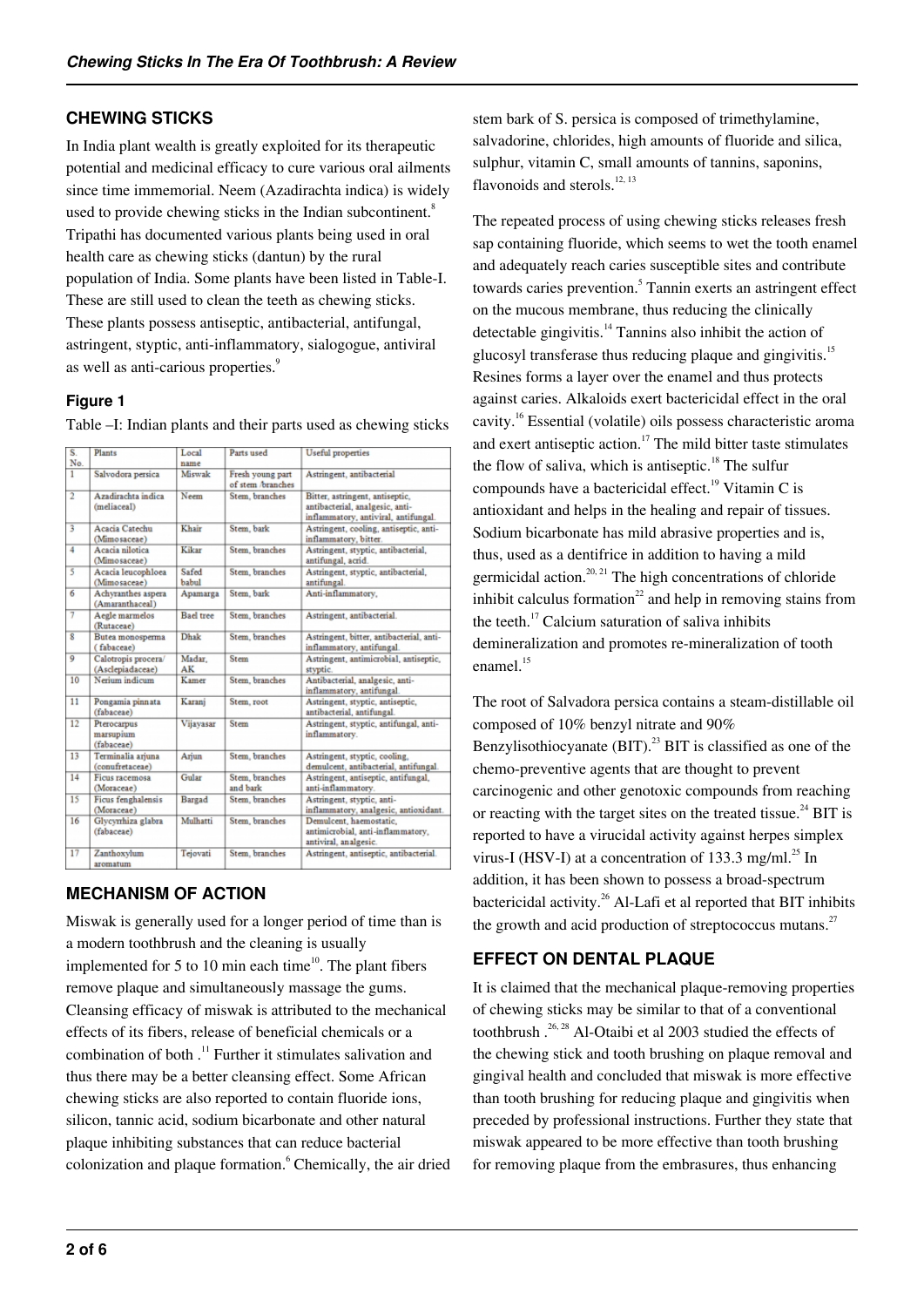inter-proximal health. Various other studies have also demonstrated the usefulness of chewing sticks.<sup>29</sup> Hardie and Ahmed stated that the plaque removing properties of miswak and conventional tooth brushes are similar.<sup>30</sup>

Ndungv et al studied the efficacy of chewing stick and concluded that patients with severe plaque deposition, the tooth brush is more efficacious than the chewing stick in plaque control. However, for patients with moderate plaque deposits, the chewing stick is as efficacious as the tooth brush in plaque control. $31$ 

Danielsen et al assessed the efficacy of brushing with chewing sticks on plaque removal and concludes that brushing with a chewing stick for five minutes resulted in a net reduction of the proportions of plaque deposit sites per child and the tooth paste resulted in no additional effect. $32$ 

Helderman et al compared the oral hygiene of habitual chewing stick and tooth brush used in children in the age group of 10-13 years. They reported that though at baseline, chewing stick user exhibit statistically significant more plaque, but their gingival condition was comparable with tooth brush users. Further at three months, the chewing stick and the tooth brush users had reduced their plaque and gingival bleeding scores significantly to the same extent. The authors suggest that effective tooth brushing was helpful to improve oral hygiene regardless of whether chewing stick or tooth brush is used.<sup>33</sup>

## **EFFECT ON PERIODONTAL HEALTH**

Eid and Selim examined the relationship between miswak and gingival health in terms of pocket depths, periodontal disease severity and gingival recession in 264 patients who were on routine periodontal treatment. They suggested that the use of miswak may influence periodontal health and may be considered as a contributing factor to gingival recession.<sup>34</sup>

Nortan and Addey recorded the oral hygiene and gingival health of adult Ghanians who used chewing sticks, tooth brushes or a combination of both for tooth cleaning. Plaque and gingivitis scores were higher in chewing sticks users. They further reported that men had poorer oral hygiene and gingival health than women, irrespective of oral hygiene regimen. They suggested that longer time is necessary for the cleaning with chewing sticks may explain the apparent reduced cleaning efficiency in men. They also concluded that the antimicrobial substances in chewing sticks appear to provide no additional benefits to those produced by the antimicrobial activity of commercially available

#### toothpastes.<sup>35</sup>

Rinsing with slurry of miswak toothpaste reduces gingival inflammation and bleeding on probing.<sup>36</sup> Chlorhexidine and miswak were compared and chlorhexidine (CHX) was found to be more effective than miswak in plaque reduction. It was found that streptococcus mutants were eliminated in the miswak group and were less in CHX. Gazi et al $^{37}$  reported that plaque and gingivitis were significantly reduced when miswak was used 5 times a day compared with conventional toothbrush. Guile et al concluded from a survey of Saudi school children that the low incidence of periodontal disease was attributable to the practice of using miswak for teeth cleaning.<sup>38</sup> In general, it is concluded from the abovementioned studies that reduction in plaque leads to a decrease in gingivitis and ultimately a reduction in bleeding from the gums.

## **ANTIBACTERIAL ACTIVITY**

Miswak has got antibacterial activities. Almas and Al-Zeid tested the antimicrobial activity of Salvadora persica in vivo on Streptococcus mutans and Lactobacilli. There was a marked reduction of Streptococcus mutans among all groups. When the groups were compared, the reduction of Streptoccus mutans was significantly greater using miswak in comparison to tooth brushing and there was no significant difference for Lactobacilli reduction.<sup>39</sup>

Almas compared the effectiveness of antimicrobial activity of Salvadora persica (Arak) and Azadirachta indica (Neem ) chewing sticks extracts at various concentrations. The pH of neem and arak extract was 6.1 and of 4.9 respectively. The authors reported that both chewing stick extracts were effective at 50% concentrations on Streptococcus mutans and Streptococcus faecalis. Arak extract was more effective at lower concentrations for Streptococcus faecalis.<sup>40</sup>

Taiwo et al studied the antibacterial activity of 10 aqueous extracts of wooden chewing sticks widely used in Nigeria against 25 different bacteria. These workers observed that extracts from five sticks namely Garcivna kola, Anogeissus leiocarpus, Terminalia glaucescens, Sorindeia warneckei and Vitex doniana, exhibited strong activities against methicillinresistant Staphylococcus aureus, vancomycin-resistant Enterococcus, multidrug-resistant Burkholderia cepacia and Pseudomonas aeruginosa. They also suggested that antibacterial activities were distributed into different fractions suggesting that the sticks contain different types of principle responsible for antibacterial activity. Antibacterial activity may contribute to the reported anti-caries effect of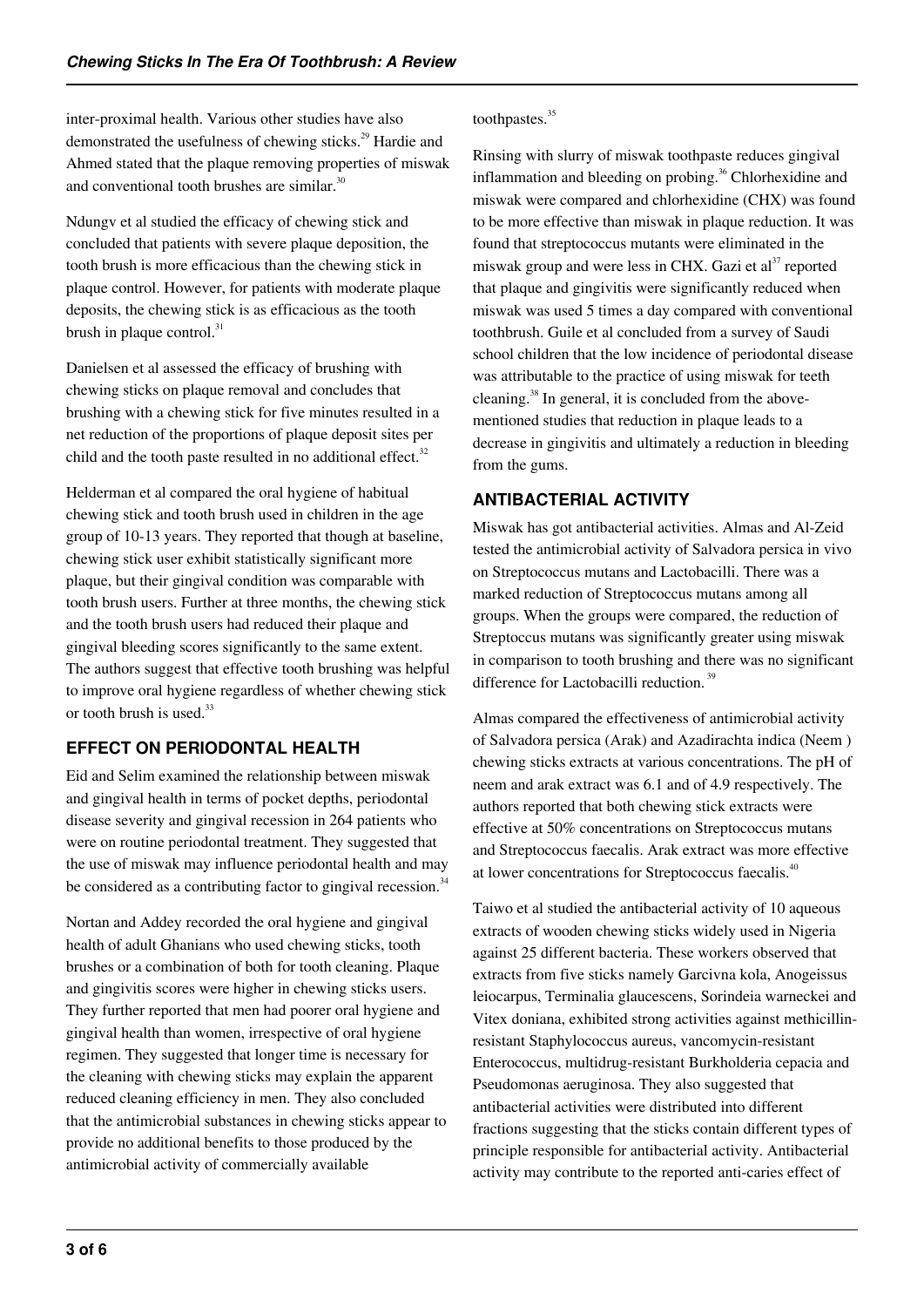#### chewing sticks.<sup>41</sup>

Hattab analyzed the chewing sticks of Salvadora persica, the most common source of miswak for their soluble and total content of fluoride, calcium, phosphorous and silica. The fluoride released from the miswak soaked in water was negligible (<0.07 microgram/ml) approximately 39% of the total fluoride in the sticks was a form that could be leached out. The leached calcium and phosphorous in the chewing sticks averaged 582 microgram/ml and 34 gm/ml respectively, representing 19.6% and 26.4% respectively of their total contents. These authors suggested that miswak was probably not particularly active against caries through its fluoride content, but it does act as a brush for removal of dental plaques and polishing teeth.<sup>28</sup>

Rotimi and Mosadomi studied in-vitro susceptibility of nine chewing stick extracts used in Nigeria on four species of bacteroids and reported that all the black-pigmented oral anaerobes were very susceptible to eight of the nine chewing-stick extracts but non-pigmented anaerobes showed variable susceptibility.<sup>42</sup>

## **CYTOTOXIC EFFECTS**

Mohammed and Turner $^{23}$  were the only one who studied the cytotoxic potential of the miswak using the agar overlay method. No cytotoxic effect had been noticed.

## **ADVANTAGES**

Chewing stick is an affordable oral hygiene device. Natural toothbrush sticks can be used by the vast majority of people. Another advantage is the ready availability in towns or villages. In addition, as it is dry and small size, it is easily carried around, hence enabling the user to prompt use after every meal. The relative accessibility and popularity of chewing sticks in the Middle East and Africa as an oral hygiene tool make it a cost effective agent for plaque control in such communities. Their taste is agreeable and reported to have anti-plaque and many other pharmacological properties <sup>43,44</sup> Whenever miswak is used, both the teeth and the tongue are cleaned. Miswak has various therapeutic uses such as benefits from the juice of the stick extracted on chewing (antibacterial extracts) and its functional aspects of chewing as a jaw exerciser, as well as a Sialogogue - a reflex induction of copious saliva - which is beneficial to the oral hygiene and general health. It can also be used in the development of dentition during eruption.<sup>17</sup> It may improve appetite and regulate peristaltic movements of the gastrointestinal tract.<sup>15</sup>

#### **DISADVANTAGES**

However, the bristles may penetrate the gums during use thus causing some discomfort.<sup>6</sup> Unlike a modern toothbrush, the bristles of miswak are situated along the long axis of its handle. Consequently, the facial surfaces of the teeth can be reached more easily than the lingual surfaces or the interdental spaces. The direction of cleansing bristles is parallel to the long axis of stick, thus it may not be possible to access all the surfaces of whole dentition easily.

#### **CONCLUSION**

Oral hygiene is important for the well being of whole body. The use of toothbrush sticks for the oral and dental hygiene is well documented. Chewing sticks are used for not only for oral hygiene but for religious and social reasons. The use of natural toothbrush can be made more beneficial by proper technique and regular use particularly in rural areas.

#### **References**

1. Enwonwu C. Socio-economic factors in dental caries prevalence and frequency in Nigerians: an epidemiological study. Caries Research1974; 8:155-171. 2. El-Said F, Fadulu S, Kuye J, Sofowora EA. Native cures in Nigeria, II. The antimicrobial properties of the buffered extracts of chewing sticks. Lloydia 1971; 34: 172-1 74. 3. Akpata ES, Akinrimisi E. Antibacterial activity of extracts from some African chewing sticks. Oral Surg, Oral Medicine, Oral Pathol 1977;44: 717-728. 4. Al-Sadhan RI, Almas K. Miswak (chewing stick): A cultural and scientific heritage. Saudi Dent J 1999; 11: 80-8. 5. Almas K, Al-Lafi TR. The natural toothbrush. World Health Forum. 1995 ; 16 : 206-10. 6. Evans WC. Trease and Evans' Pharmacognosy. 15th ed. W.B. Saunders, London, 2002. 7. Gerrit B. The Miswak, an aspect of dental care in Islam. Medical History 1993; 37:68-79. 8. Almas K. Miswak (chewing stick) and its role in oral health. Postgrad Dentist Middle East 1993; 3: 214-18. 9. Tripathi BN. In "Charaka-Samhita" Part I Chapter 5, Sutra Suram, chaukhamba, Subharti Prakasham Varansi, 2002; p.130-1. 10. Akhtar MS, Ajmal M. Significance of chewing-sticks (miswak) in oral hygiene from a pharmacological viewpoint. J Pak Med Assoc 1981; 31: 89- 95. 11. Hardie J, Ahmed K. The miswak as an aid in oral hygiene. FDI World. 1995; 4: 5-8, 10. 12. Alali F, Lafi T. GC-MS analysis and bioactivity testing of the volatile oil from the leaves of the toothbrush tree Salvadora persica L. Nat Prod Res 2003; 17 (3): 189-94. 13. Darout IA, Christy AA, Skaug N, Egeberg PK. Identification and quantification of some potentially antimicrobial anionic components in miswak extract. Indian J Pharmacol 2000; 32: 11-14. 14. Chawla HS. A new natural source for topical fluoride. J Indian Dent Assoc 1983; 55: 419-422 15. Kubota K, Tanaka T, Murata Y, Hirasawa M. Effect of tannic acid on adherence of Candida to denture base. J Dental Research 1988; 67: (suppl) 183.

16. Almas K. Miswak (chewing stick) and its role in oral health. Postgrad Dentist 1993; 3: 214-18.

17. El Mostehy MR, Al-Jassem AA, Al-Yassin IA. Miswak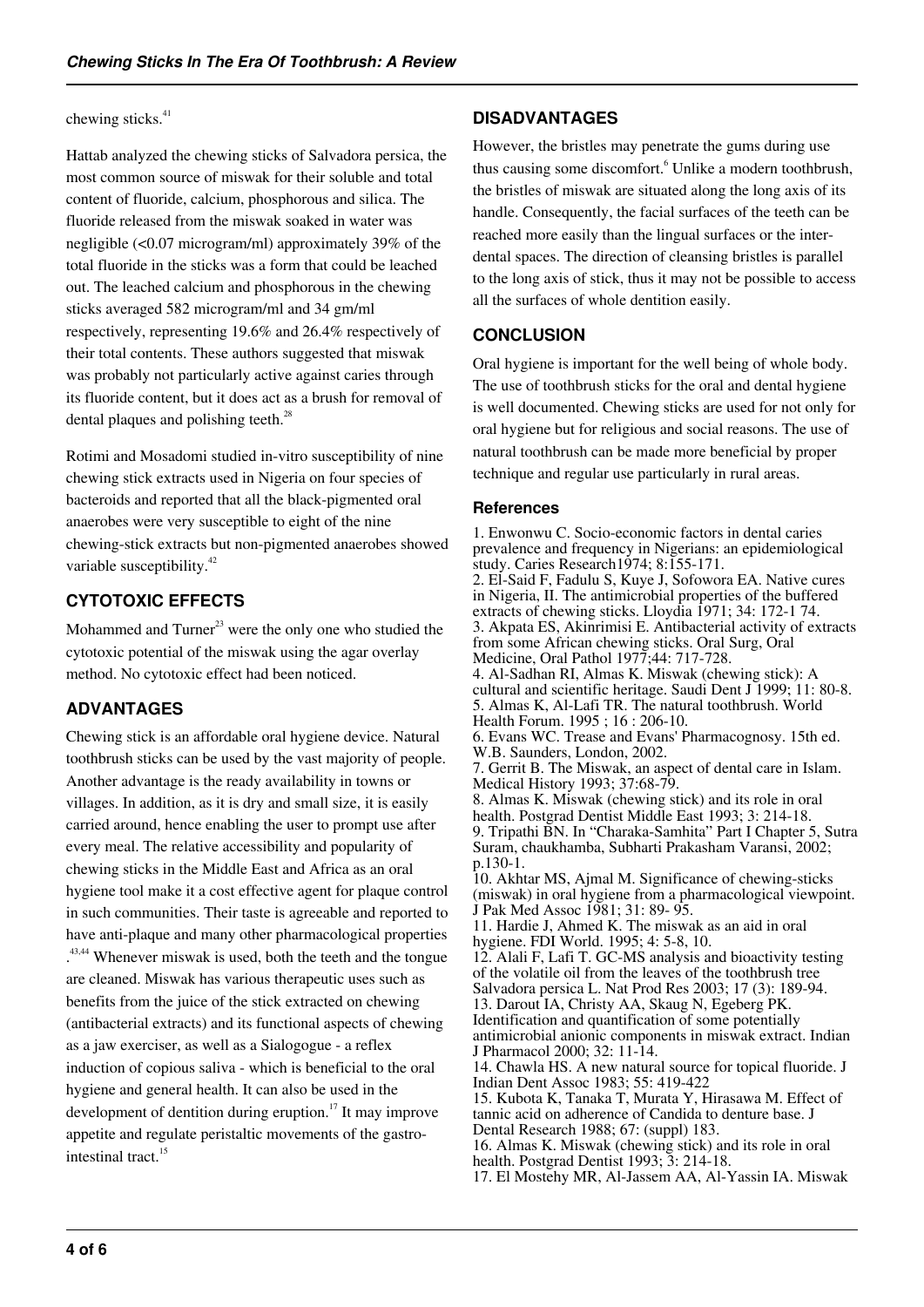as an oral health device. Preliminary chemical and clinical evaluation. Hamdard 1983; 26:41-50.

18. Dorner WG. Active substances from African and Asian natural toothbrushes. Chemische Run-dschau 1981; 34: 19-23.

19. Grant J. Miswak- toothbrushes that grow on trees. Todays - FDA. 1990; 2: 60.

20. George ET, William CE Pharmacognosy. 12th ed. Bailliere Tindall 1985; p 95.

21. Abo Al-Samh D, Al-Bagieh N. A study of antibacterial activity of the miswak extract in vitro. Biomedical Letters. 1996; 53: 225-238.

22. Farooqi MIH, Srivastava JG. The toothbrush tree (Salvadora persica). Quart. J. Crude Drug Res. 1968; 8: 1297-99.

23. Mohammad A, Turner JE. In vitro evaluation of Saudi Arabian toothbrush tree (Salvadora persica). Odontostomatol Trop 1983; 3:145-148.

24. Ezmirly ST, El-Nasr MS. Isolation of gluco- tropaeolin from Salvadora persica. J Chem Soc Pak 1981; 3: 9-12.

25. Al-Bagieh NH, Weinberg ED. Benzylisothiocyanate: a possible agent for controlling dental caries. Microbios. 1988; 39: 143-151.

26. Brown JM, Jacobs JW. An investigation into

antibacterial activity in chewing sticks against oral

streptococci. Odontostomatol Trop. 1979; 2: 25-30.

27. AI-LafiT, Ababneh H. The effect of the extract of the Miswak (chewing sticks) used in Jordan and the Middle East

on oral bacteria. Int Dent J. 1995; 45: 218-22.

28. Hattab FN. Miswak: The natural toothbrush. J Clin Dent 1997; 8: 125-29.

29. Al-Otaibi M, Al-Harthy M, soder B, Gustafsson A, Angmar-Mansson B. Comparative effect of chewing sticks and tooth brushing on plaque removal and gingival health. Oral Health Prev Dent 2003; 1: 301-7.

30. Hardie J, Ahmad K. The miswak as an aid in oral hygiene. J. Phillipp Dent Assoc 1995; 4: 33-38.

31. Ndungu FL, Kaimenyi JT, Arneberg P, Muthami LN. A comparative study of the efficacy of plaque control by a chewing stick and a tooth brush. East Afr Med J 1990; 67:

907-11.

32. Danielson B, Baelum V, Manji F, Fejerskov O. Chewing sticks, toothpaste, and plaque removal. Acta Odontol Scand 1989; 47: 12-5.

33. van Palenstein Helderman WH, Munck L, Mushendwa S, Mrema FG. Cleaning effectiveness of chewing sticks among Tanzanian schoolchildren. J Clin Periodontol 1992; 19: 460-3.

34. Eid MA, Selim HA. A retrospective study on the relationship between miswak chewing stick and periodontal health. Egyptian Dent J 1994; 40: 589-92.

35. Norton MR, Addy M. Chewing sticks versus toothbrushes in West Africa. A pilot study. Clin Prev Dent

1989; 11: 11-3. 36. Al-Khateeb TL, O'Mullane DM, Whelton H, Sulaiman MI. Periodontal treatment needs among Saudi Arabian adults and their relationship to the use of the miswak. Community Dent Health 1991; 89: 323-28.

37. Gazi M, Lambourne A, Chagla A. The anti- plaque effect of toothpaste containing Salvadora persica compared with chlorhexidine gluconate. Clin Preventive Dent 1987; 9: 3-8. 38. Guile E, Al-Shammery A, Backly M, Lambourne A. Periodontal status of school at tenders in Saudi Arabia. J Dent Res 1988; 67: (suppl) 1456.

39. Almas K, Al-Zeid Z. The immediate antimicrobial effect of a toothbrush and miswak on cariogenic bacteria: a clinical study. J Contemp Dent Pract 2004;15:105-14.

40. Almas K. The antimicrobial effects of extracts of Azadirachta indica (Neem) and Salvadora persica (Arak) chewing sticks. Indian J Dent Res 1999; 10: 23-6.

41. Taiwo O, Xu HX, Lee SF. Antibacterial activities of extracts from Nigerian chewing sticks. Phytother Res 1999; 13: 675-9.

42. Rotimi VO, Mosadomi HA. The effect of crude extracts of nine African chewing sticks on oral anaerobes. J Med Microbiol 1987; 23: 55-60.

43. Lewis ME. Plants and dental health. J. Prevent Dent 1990; 6: 75-78

44. Muhammad S, Lawal MT. Oral hygiene and the use of plants. Scientific Res and Essays 2010; 5: 1788-1795.